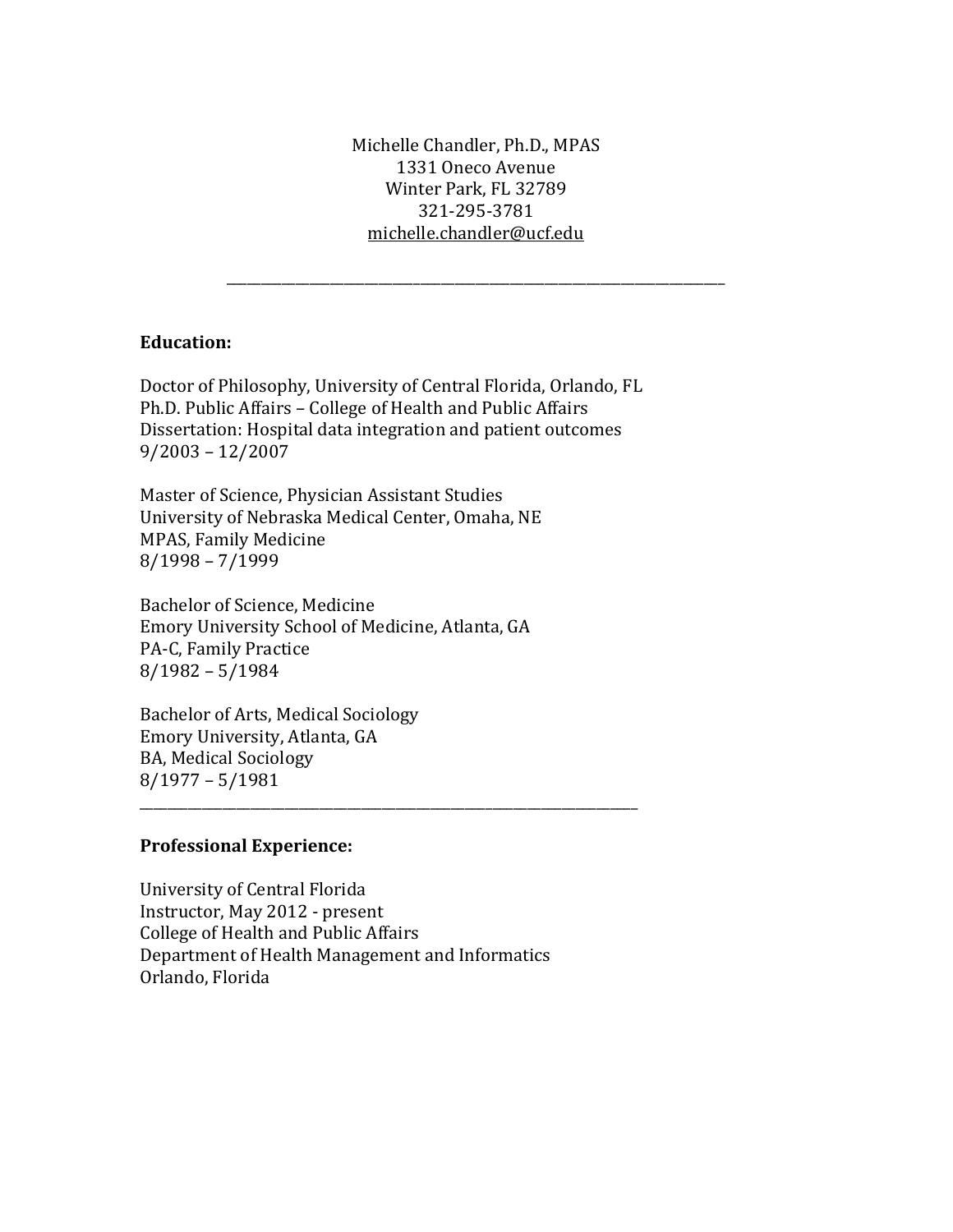Stetson University Adjunct Instructor, August 2014 to December 2014 College of Arts and Sciences Department of Integrative Health Sciences Deland, Florida

Seminole State College Adjunct Instructor, 2010-2012 Department of Health Professions Altamonte Springs, Florida

Nova Southeastern University, Health Professions Division Assistant Professor, August 2008- December 2010 College of Allied Health and Nursing Physician Assistant Program Orlando, Florida

University of Central Florida Adjunct Instructor, 2004 – 2008 College of Health and Public Affairs, Cardiopulmonary Sciences Orlando, Florida University of Central Florida

University of Central Florida Adjunct Instructor, 1998 - 2008 College of Health and Public Affairs, Health Services Administration Orlando, Florida

Valencia Community College Adjunct Instructor, 2006 – 2007 Department of Business, IT, and Public Services Orlando, Florida

Rollins College Adjunct Instructor, January 2008 - May 2008 Physical Education Department, Health and Wellness Winter Park, Florida

University of Central Florida Physician Assistant 1994-2006 Student Health Service Orlando, Florida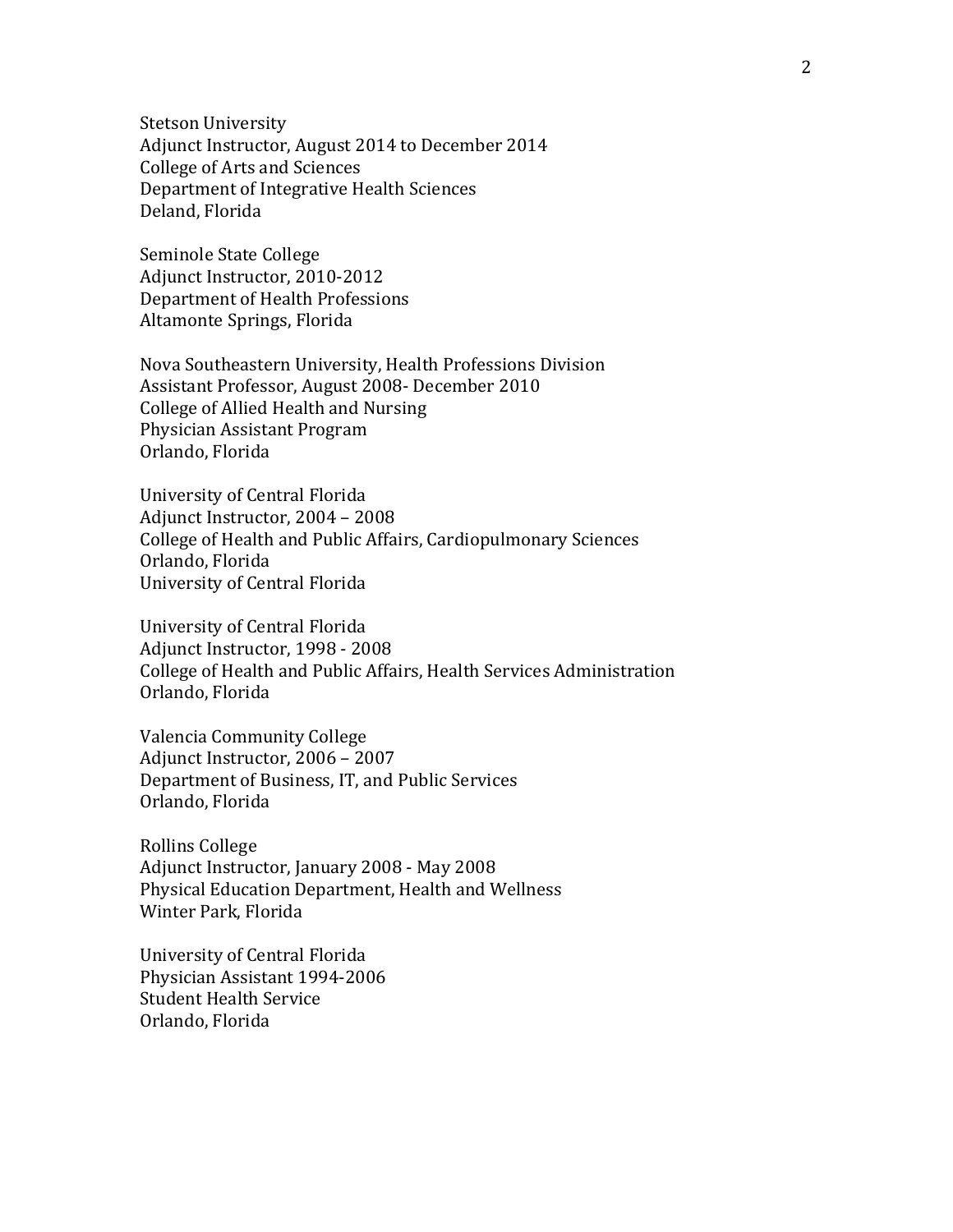University of Central Florida Adjunct Instructor, Fall 2002 College of Health and Public Affairs Master's Degree Program, Health Services Administration Orlando, Florida

**\_\_\_\_\_\_\_\_\_\_\_\_\_\_\_\_\_\_\_\_\_\_\_\_\_\_\_\_\_\_\_\_\_\_\_\_\_\_\_\_\_\_\_\_\_\_\_\_\_\_\_\_\_\_\_\_\_\_\_\_\_\_\_\_\_\_\_\_\_\_\_**

OB & GYN Specialists, PA Physician Assistant, 1987-1994 Winter Park, Florida

## **Publications:**

Chandler, M. (2006). The rights of the medically uninsured: An Analysis of social justice and disparate health outcomes, Journal of Health and Social Policy, 21, 17-36.

Chandler, M. (2007). The effects of eICU® technology on clinical outcomes of ICU patients: Analysis of the relationship of patient, hospital, and unit characteristics to proximal and distal outcomes (Dissertation).

Gerke, J., Chandler, M, and Carey, D. (2009). Axial-flow ventricular assist devices for heart failure. ADVANCE for Physician Assistants, 17, 24-31.

Sweet, V. and Chandler, M. (2010). Therapeutic Hypothermia and Cardiac Arrest. ADVANCE for Physician Assistants, 18, S10.

## **University/College/Department Service**

\_\_\_\_\_\_\_\_\_\_\_\_\_\_\_\_\_\_\_\_\_\_\_\_\_\_\_\_\_\_\_\_\_\_\_\_\_\_\_\_\_\_\_\_\_\_\_\_\_\_\_\_\_\_\_\_\_\_\_\_\_\_\_\_\_\_\_\_\_\_\_\_

University of Central Florida (2013): Invited by the Multicultural Association of Pre-Health Students (MAPS) student organization to be keynote speaker – dates TBA. Topic: Population Health

University of Central Florida (2012-2014): Guest speaker for the Association of Pre-Physician Assistants (APPA) student organization.

University of Central Florida: 2012 - Guest speaker "PA Forum" hosted by Undergraduate Student Services

University of Central Florida, College of Health and Public Affairs, Department of Health Management and Informatics (2012-2014): Student Appeals Committee, eMSHSA Program Review, MS-MSA accreditation process – Fall 2013